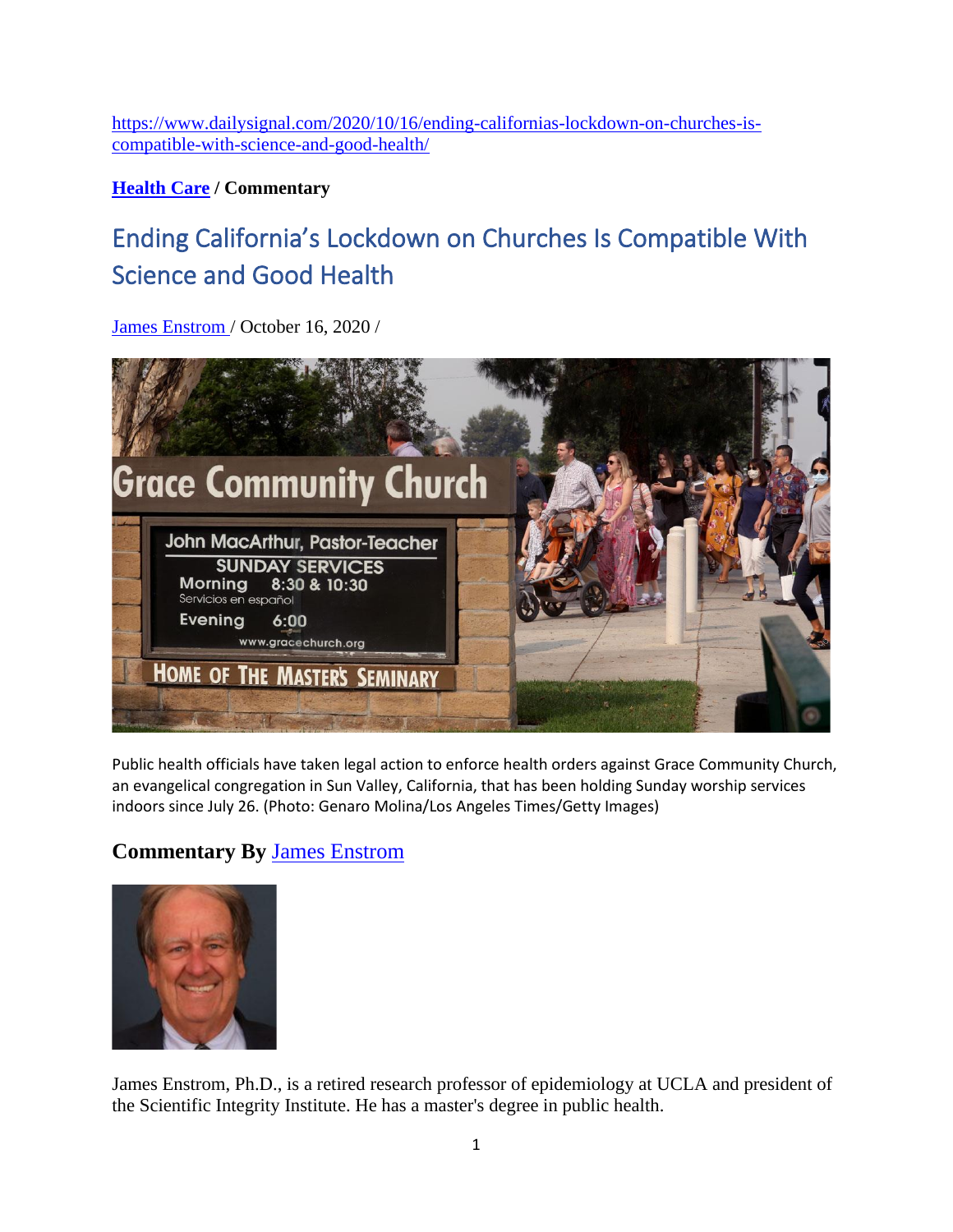Forty million California residents have been living under Gov. Gavin Newsom's statewide [lockdown order](https://covid19.ca.gov/img/Executive-Order-N-33-20.pdf) since March 19. This lockdown order—which was the first in the nation was based on Newsom's assessment of the health risks of COVID-19.

In Los Angeles County, 10 million residents are in lockdown, which was implemented at the county level by a series of health orders issued by the county health officer, Dr. [Muntu](https://dicp.hms.harvard.edu/ces/scholars_bios/davis) Davis.

One aspect of this lockdown has been an effective, ongoing ban on indoor services at all churches. One church is now defying the ban: [Grace Community Church](https://www.gracechurch.org/) in Sun Valley, a suburb of Los Angeles.

The church's leader, [Pastor John MacArthur,](https://www.gracechurch.org/leader/macarthur/john) agreed to voluntarily comply with the March lockdown restrictions because of the original dire predictions of massive COVID-19 cases and deaths in California.

It became clear after four months that these predictions were wrong, and that the virus was not nearly as dangerous as originally feared. However, the restrictions continued to drag on indefinitely and were undermining the ability of the church to function properly.

On July 24, the Grace Community Church board decided to reopen the church, as explained in a [detailed statement,](https://www.gracechurch.org/news/posts/1988) titled "Christ, Not Caesar, Is Head of the Church: A Biblical Case for the Church's Duty to Remain Open."

The church determined that the health order was illegitimate, over-broad, and unconstitutional, because it indefinitely prevented the congregation from assembling and exercising its religion and sincerely held religious beliefs.

The church has relied upon the guaranteed religious freedom protections of the U.S. and California constitutions, and is now represented by a Thomas More Society [legal team.](https://www.thomasmoresociety.org/pastor-john-macarthur-and-grace-community-church-represented-by-all-star-legal-team/)

In response to the church's indoor services on July 26, the Los Angeles County counsel, Mary [Wickham,](https://counsel.lacounty.gov/About-Us) and five senior county council attorneys, acting on behalf of Davis, had a law firm, Miller Barondess LLP, issue a [cease and desist](https://www.thomasmoresociety.org/wp-content/uploads/2020/08/Ex.-5-1_Cease-and-Desist-Letter.pdf) letter on July 29.

The letter warned MacArthur that violating state and county health orders is "a crime punishable by a fine of up to \$1,000 and imprisonment of up to 90 days."

The letter was reinforced by a 97-page [complaint](https://file.lacounty.gov/SDSInter/lac/1076769_COMPLAINT-ComplaintforViolationofEmergencyHealthOrdersandAbatementofPublicNuisance.pdf) for "violation of emergency health orders."

I have challenged the public health validity of the cease and desist letter and the complaint by documenting the inaccuracy of the following claim:

By holding indoor services for hundreds of persons during this pandemic, you are placing the health and safety of not only the persons attending the service, but also the community at large at risk.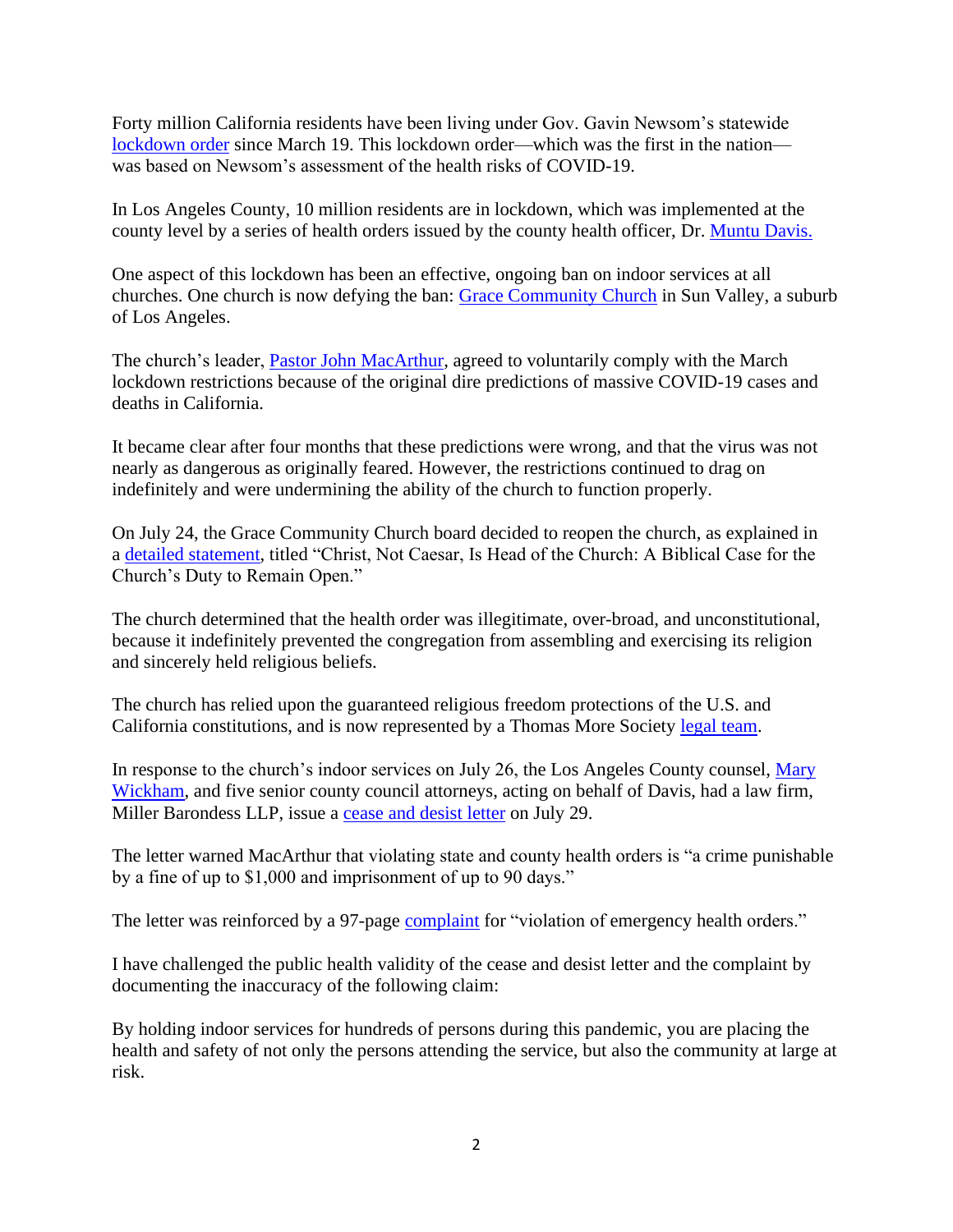This unsubstantiated claim is contradicted by the fact that this health-conscious, low-risk church congregation has had no reported illness or death due to COVID-19.

Furthermore, this congregation is experiencing the substantial spiritual, mental, and physical health benefits of regular indoor church attendance. Key evidence of the health benefits of regular church attendance is described in a [letter](http://scientificintegrityinstitute.org/jeedavis091820.pdf) I sent on Sept. 18 to Davis.

Davis has refused to respond to my letter in spite of my numerous attempts made directly to him and to other county health officials, Miller Barondess, and the county council.

Davis needs to examine and acknowledge the decades of peer-reviewed epidemiologic evidence that regular church attendance is consistently associated with reduced death rates and many other health benefits, as described in my [2008 article in Preventive Medicine](http://scientificintegrityinstitute.org/PM2008.pdf) and a [1997 article in the](https://pubmed.ncbi.nlm.nih.gov/9224176/)  [American Journal of Public Health.](https://pubmed.ncbi.nlm.nih.gov/9224176/)

For instance, a representative sample of U.S. adults adhering to four simple health practices, one of which is weekly church attendance, had a total age-adjusted death rate that was only onehalf of the death rate among the entire sample.

Among a representative sample of Californian adults, frequent church attenders had a total death rate that was only 64% of the death rate of infrequent attenders. Even after adjusting for other health-related factors, there was still a significant mortality reduction among regular attenders.

In addition, frequent attenders were more likely to stop smoking, increase exercise, increase social contacts, and stay married. There is much [more evidence](https://aleteia.org/2018/07/29/5-surprising-health-benefits-of-church-attendance/) that supports the benefits of church attendance.

Thus, there is very strong evidence that the health benefits of indoor worship services far exceed the alleged health risks of COVID-19 for this congregation, which has thus far experienced no illness or death associated with COVID-19.

Rather than supporting an unconstitutional and oppressive legal complaint against the church based on invalid health claims, Davis needs to modify the current county health order to allow indoor worship services at this church.

This church and its low-risk congregation can be carefully monitored for COVID-19 risk, and can serve as a model for reopening churches, as part of a rapidly growing effort to reopen lowrisk parts of American society.

This reopening strategy is described in the Great Barrington [Declaration,](https://gbdeclaration.org/) now signed by over 10,000 public health scientists, which states:

As infectious disease epidemiologists and public health scientists, we have grave concerns about the damaging physical and mental health impacts of the prevailing COVID-19 policies, and recommend an approach we call focused protection.